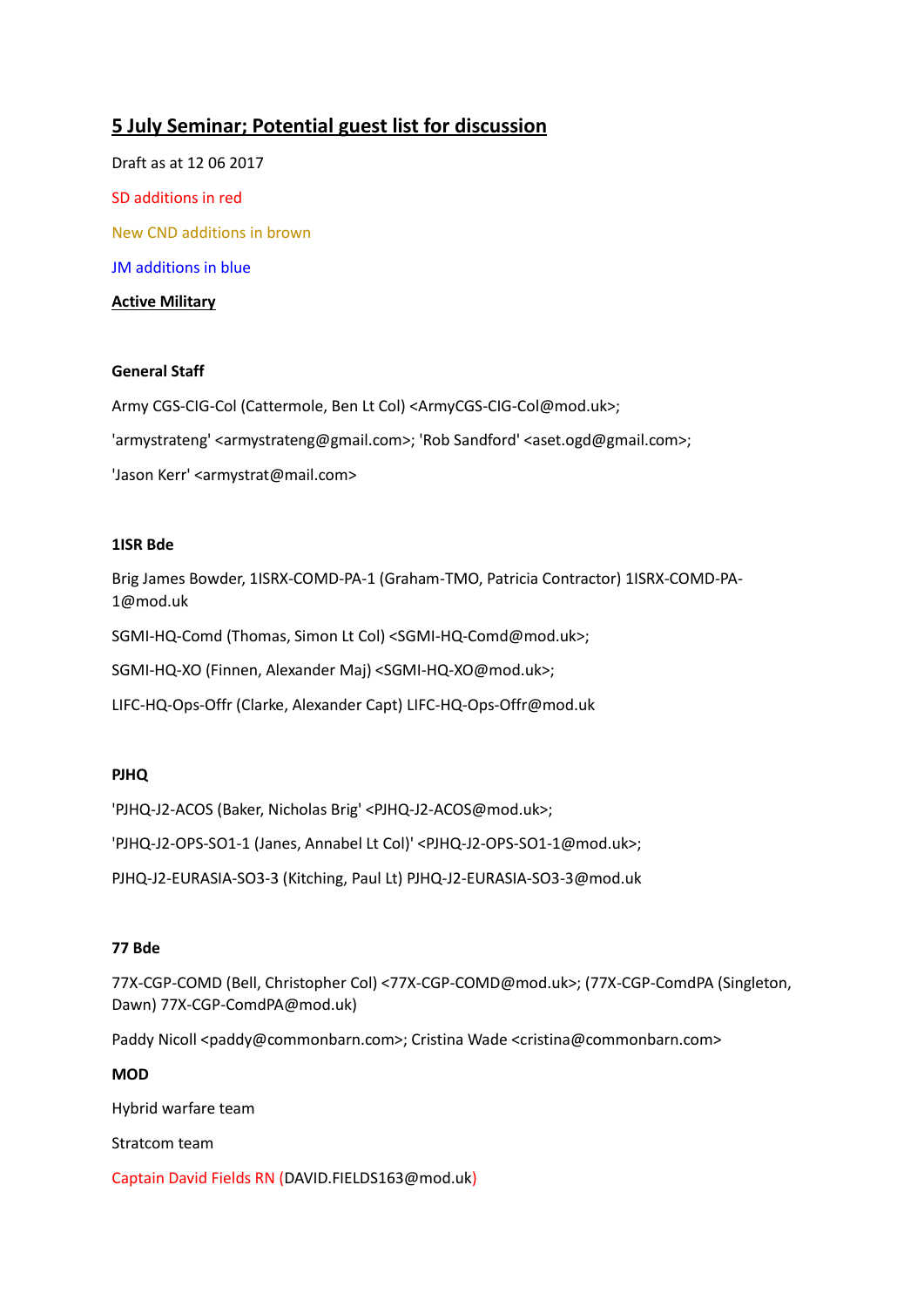#### **FCO Stratcom/Russia**

[Andy.Pryce@fco.gov.uk;](mailto:Andy.Pryce@fco.gov.uk) [Catherine.Crozier@fco.gov.uk;](mailto:Catherine.Crozier@fco.gov.uk) [Richard.Slack@fco.gov.uk](mailto:Richard.Slack@fco.gov.uk)

## **Defence Reform/lobby**

#### **Letter**

James G <jamesglancy@gmail.com>; James Glancy <j.glancy@another-day.com>; Deborah Haynes [deborah.haynes@thetimes.co.uk](mailto:deborah.haynes@thetimes.co.uk) jeremy blackham [jeremyblackham@hotmail.com](mailto:jeremyblackham@hotmail.com)

## **Lord Ashcroft**

IsabelOakeshott <isabeleoakeshott@gmail.com>; Isabel Oakeshott <Isabel.Oakeshott@dailymail.co.uk>

## **Votes in Defence**

[nigel.grinyer@hsbcib.com;](mailto:nigel.grinyer@hsbcib.com) Richard Barrons <richard@wychwood.io>; Richard Barron[s richardbarrons825@gmail.com](mailto:richardbarrons825@gmail.com) Con Coughli[n con.coughlin@telegraph.co.uk](mailto:con.coughlin@telegraph.co.uk) Harry Gwynne Harry Gwynne [harrygwynne@gmail.com](mailto:harrygwynne@gmail.com)

## **Thinkers**

'David McOwat' <d.mcowat@ntlworld.com>; [roderick.collins@solentsis.com](mailto:roderick.collins@solentsis.com) Nick Childs [\(admiral534@yahoo.com\)](mailto:admiral534@yahoo.com) Richard Watson, Author, lecturer and futurist, Imperial College London ?? Still looking for anthropologist

## **Think Tanks**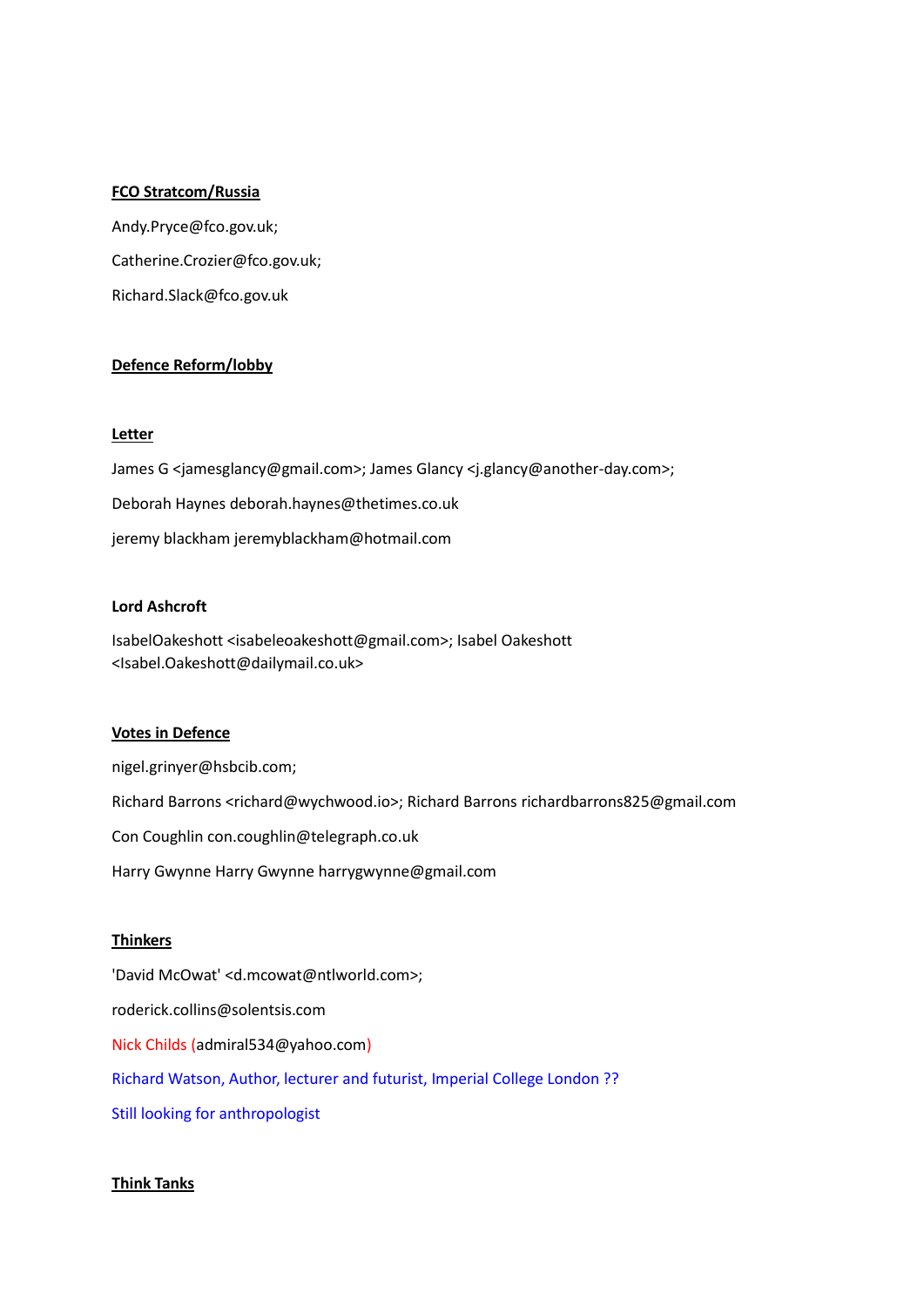Sophia Besch, Research fellow, CER, [sophia@cer.org.uk](mailto:sophia@cer.org.uk) Bastian Giegerich, Director of Defence and Military Analysis, IISS, [giegerich@iiss.org](mailto:giegerich@iiss.org) (would it be a problem that these two are German? I think total coincidence :) - really)

#### **Journalists**

Sam Jones [sam.jones@ft.com](mailto:sam.jones@ft.com)

Jonathan Marcus [\(jonathan.marcus@bbc.co.uk\)](mailto:jonathan.marcus@bbc.co.uk)

### **MPs**

JULIAN LEWIS [j1nfe@btinternet.com](mailto:j1nfe@btinternet.com) MOON, Madelein[e madeleine.moon.mp@parliament.uk](mailto:madeleine.moon.mp@parliament.uk) BENYON, Richard [richard.benyon.mp@parliament.uk](mailto:richard.benyon.mp@parliament.uk) Ruth Smeeth JENKIN, Bernard [bernard.jenkin.mp@parliament.uk](mailto:bernard.jenkin.mp@parliament.uk) [tom.tugendhat.mp@parliament.uk'](mailto:tom.tugendhat.mp@parliament.uk) COLLINS, Damian <damian.collins.mp@parliament.uk>; damian2017@damiancollins.com; PITCHER, Lorrain[e lorraine.pitcher@parliament.uk](mailto:lorraine.pitcher@parliament.uk)

Ben Bradshaw [\(ben.bradshaw.mp@parliament.uk\)](mailto:ben.bradshaw.mp@parliament.uk)

## **Lawyers**

James Wilson <James.Wilson@hfw.com>

## **Younger military people not currently on radar screen:**

James Elliott, British Army Logistic Officer, The British Army Intrapreneurs' Network (BrAIN – [https://brainarmy.org\)](https://brainarmy.org/), [jameselliott82@gmail.com](mailto:jameselliott82@gmail.com)

## **University**

Béatrice Heuser, Historian, University of Reading, [d.b.g.heuser@reading.ac.uk](mailto:d.b.g.heuser@reading.ac.uk) Gary Sheffield, University of Wolverhampton[, g.sheffield@wlv.ac.uk](mailto:g.sheffield@wlv.ac.uk) Christopher Coker, LSE (is currently on sick leave), [c.coker@lse.ac.uk](mailto:c.coker@lse.ac.uk) Hew Strachan, [shfas@st-andrews.ac.uk](mailto:shfas@st-andrews.ac.uk) Colin Gray, University of Reading, [c.s.gray@reading.ac.uk](mailto:c.s.gray%40reading.ac.uk)